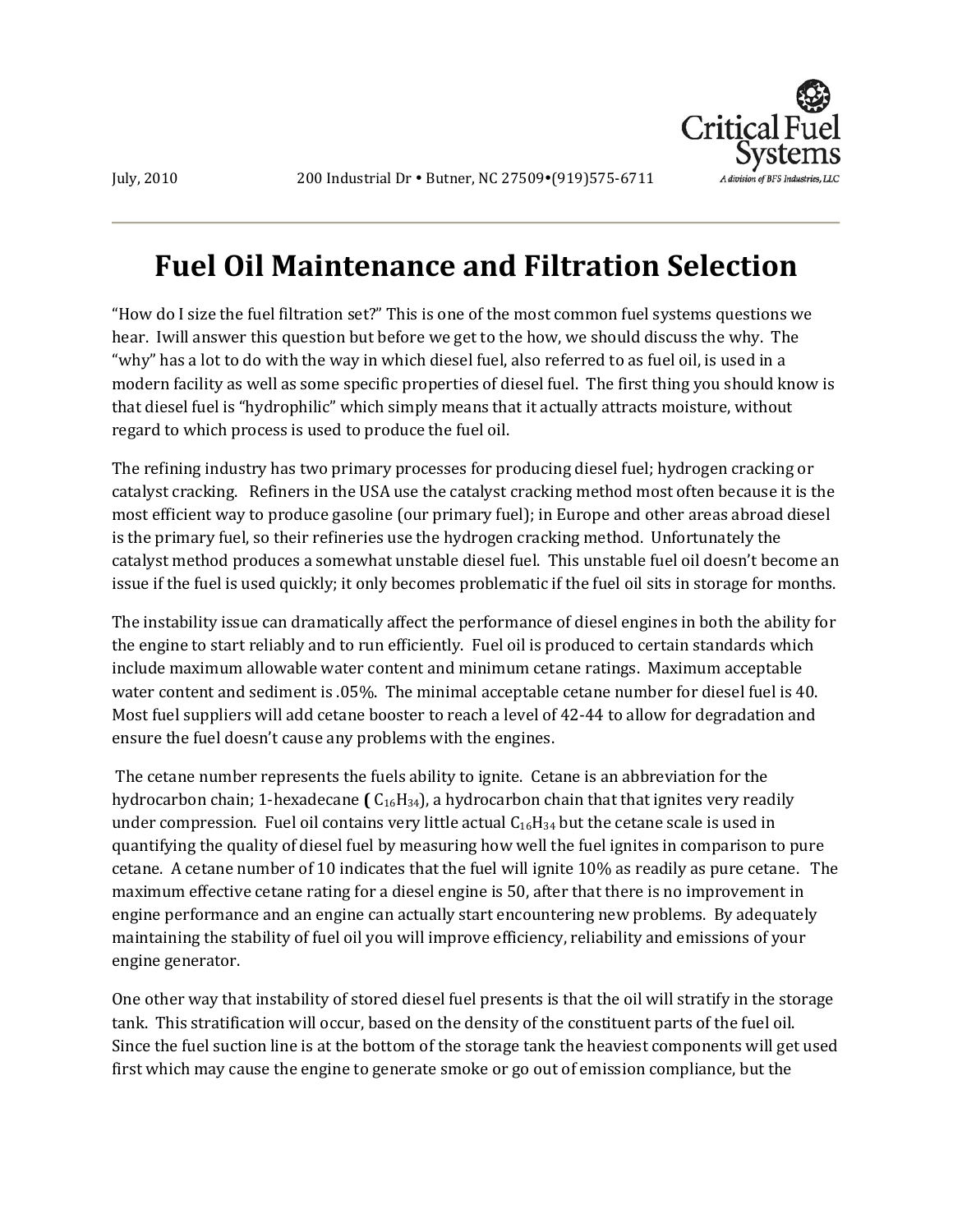

danger comes from the lighter components at the top, which burn faster causing preignition that can seriously damage the engine.

Another issue that has to be considered is that the refining process also creates residual water in the diesel fuel. Historically most of this water would separate out in a couple days as the fuel sat in refinery holding tanks before being loaded into tanker trucks or pumped out into pipelines. Since our refining capabilities haven't kept pace with demand the oil is transported almost as soon as it's refined. This means that the water can't settle out, so it is transported with the diesel fuel and ends up, on site, in storage tanks where the water does eventually settle out.

This transported water is the first water that enters the storage tank, additional moisture enters with the air through the atmospheric vent and more is actually produced by the microbial life that lives at the water line and feeds on the hydrocarbons. There are more than two dozen different types of fungi, algae, and bacterium that can live in a fuel oil tank, if the fuel oil is not treated this growth can actually develop to form a filter and nozzle clogging fibrous mat, to prevent this a comprehensive maintenance plan is required. Filtration is part of this maintenance program.

Fuel oil filtration or "polishing" is only one of three steps required to maintain the readiness of standby fuel oil in storage tanks.

- 1. Remove water and particulate through filtration.
- 2. Treat the fuel with cetane boosters, stabilizers and biocides.

Minimum legal cetane rating for diesel fuel is 40, most fuel oil is refined to about 42, additives are often injected at the tank farms to raise the cetane number and stabilize the fuel oil.

Stabilizers maintain the quality of fuel preventing the diesel fuel from stratifying into different density layers and forming varnishes while sitting in storage tanks.

Biocides kill the bugs that increase fuel degradation, particulate formation, and water content.

3. After system start-up, test fuel quarterly until consistently positive results are achieved and then decrease frequency to no less than annually testing the storage tank. Require fuel supplier to provide analysis of fuel delivery. If in doubt test the tank after receiving a load.

#### **Filtration basics, how it works.**

Filtration is a fairly straightforward. Modern filtration units operate with 3 distinct filtration phases. Different manufactures may claim more phases of separation but these added "phases" most often offer nothing in regards to system reliability or fuel oil quality. The 3 true phases are;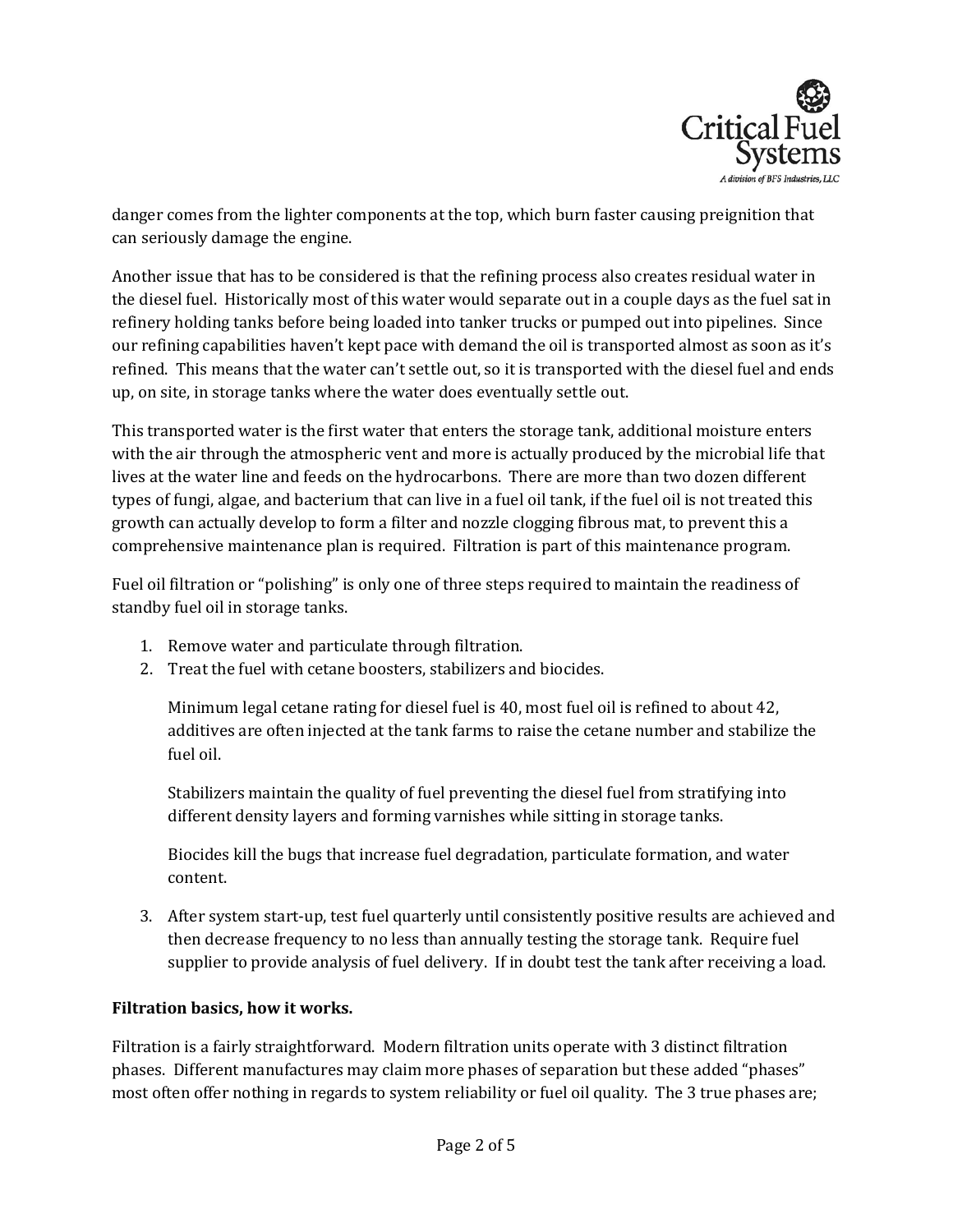

- 1. Course Strainer- This section should be a full size basket strainer with a 100 mesh basket. These are typically simplex style and should be automatically monitored for plugging. On larger systems or continuous flow systems upgrading to a duplex basket strainer could be justified. Either strainer primary purpose is to remove large particulates to protect the filtration pump and extend the life of the primary filter.
- 2. Separator-Water separation and removal is the key function of the filtration system. A coalescing membrane causes the emulsified water to form into droplets as the contaminated fuel passes through it. The separator element repels the water droplets while allowing the free-flow of fuel oil through this element. The water falls to the bottom of the filter housing where it is collected for removal. Removal of the water can be automatic or manual.
- 3. Primary Filter-Removing particulate to meet the specified level is done by the primary filter. This filter is a fine element type of filter with a final production typically in the range of 4- 10ppm. This filter is a disposable filter that is, by design, prone to fouling and must be monitored. The operators should keep a supply of replacement filters on hand. If the primary filter is plugging before the filtration system can complete a cycle the operator should replace the filter element with a courser one for a complete cycle and then revert back to a finer element for the next cycle.

In addition to the filtration phases a few other components are needed to complete the filtration system. These components are:

- 1. Filtration Pump-The sole purpose of the pump is to circulate oil from the storage tank through the filtration system and back to the storage tank. The filtration pump must be sized to meet the specified tank "turn-over" rate. On fuel systems with multiple storage tanks care must be taken to ensure that the suction and return valves are properly aligned to prevent a spill by flooding a storage tank.
- 2. Containment Basin-In cabinet style systems the bottom of the cabinet serves this purpose. Skid type systems are provided with a 3" containment wall that is seal welded around the perimeter of the base. In both instances these serve to contain any leakage and provide for a way to mount a switch to detect and annunciate leaks.
- 3. Filtration System Options
	- a. Centrifugal separator-A centrifugal separator can be installed in high, continuous flow applications where excessive contamination is present. This component utilizes the velocity of fuel flowing through it to generate sufficient centrifugal force to separate water and dense particulate from the diesel fuel. The heavier contamination drops out in the low velocity section while the fuel flows through. The contaminants can be purged manually or automatically.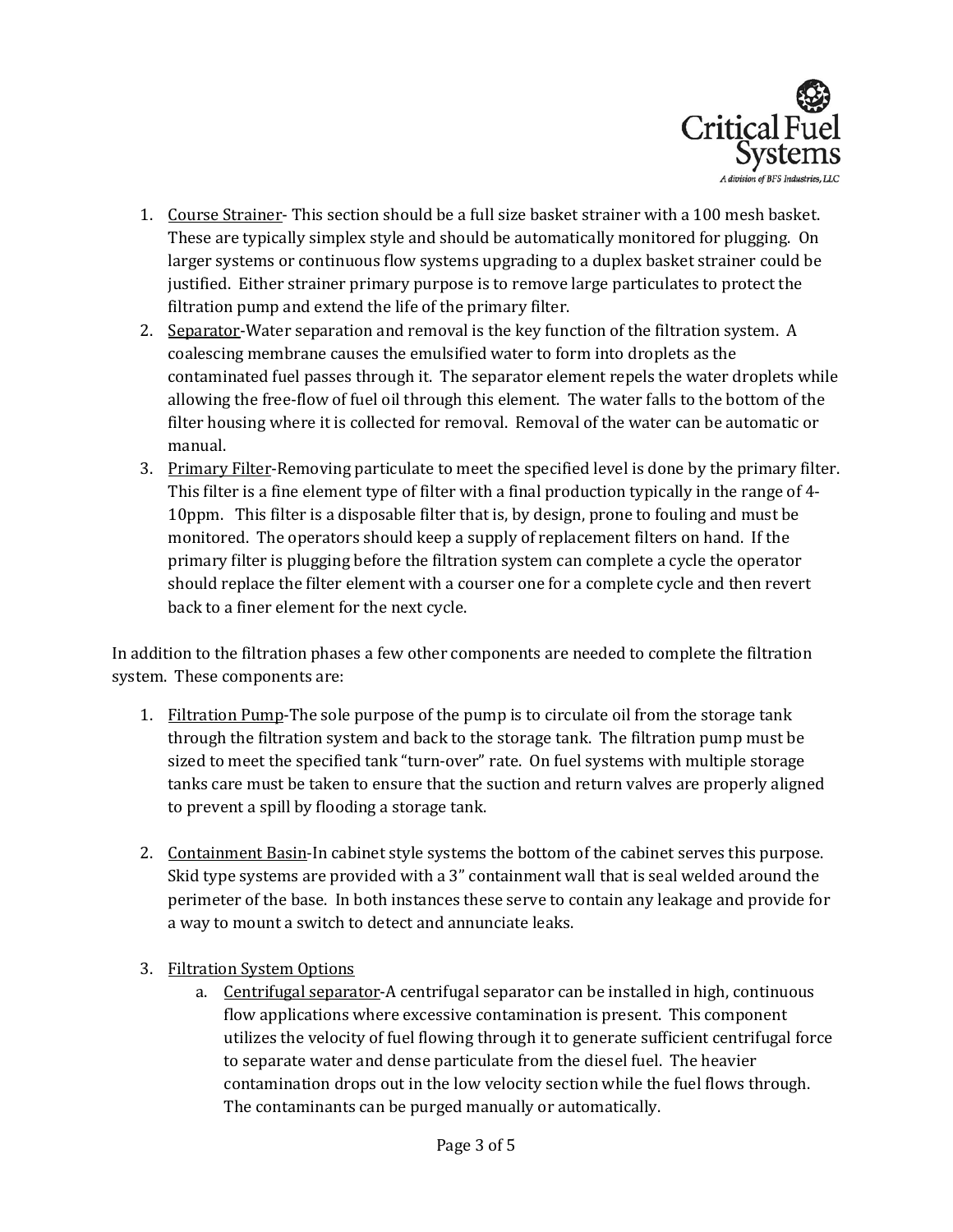

- b. Secondary filter-This is typically installed in systems where existing storage tanks and piping are expected to be contaminated and the filtration system is run intermittently and/or a very high level of filtration is required. In either case the secondary filter is piped in series with the primary filter. The primary filter should be selected to filter at about 25% of the level of the secondary or final filtration required.
- c. Waste holding tank-In large capacity systems the filtration set can remove several gallons of water from apparently clean diesel fuel in a single cycle, exceeding the storage capacity of most separator filters and require manual intervention to drain the filters and restart the system. The automated waste holding tank option would provide for automatic purging of the coalescing filters to permit the filtration set to cycle without interruption or human intervention.
- 4. Additive Injection Option-This option will change the fuel filtration system into a true fuel maintenance system. By properly treating the clean diesel fuel one can extend the life of the fuel dramatically. The process is simple and time tested; test the fuel, adjust the amount of additive injection accordingly and test again.

#### **More about additives**

The primary additives used in the mission critical market are stabilizers, cetane boosters and biocides. There are over 140 different manufacturers of fuel additives registered with the United States EPA and several of the manufacturers produce additives under many different trade names. The EPA doesn't certify the efficacy of the additives, all they care about is that they don't produce harmful gasses during combustion.

Due to the variety and concentration of the hundreds of different additives it is important for operators to follow the additive manufacturer's specific directions for use.

Cetane Boosters-Most cetane boosters use 2-ethylhexl nitrate (EHN) as a base. A concentration, added to the fuel, of about .04% EHN is optimal, raising the cetane a range of 3-7. The higher cetane yield comes when combined with higher quality fuel. The nitrates in cetane boosters are now shown to increase instability in diesel fuel and are no longer recommended.

Water Emulsification Agents-Some companies market chemicals that will cause water to emulsify into the fuel oil and prevent it from separating out. **Any** water in the fuel is bad, the **only** option for generator fuel systems is to remove this water; emulsifying agents will prevent the separators from effectively removing water and cause the water to be distributed throughout the entire fuel system. We do not recommend the use of any emulsification agents in your mission critical fuel systems.